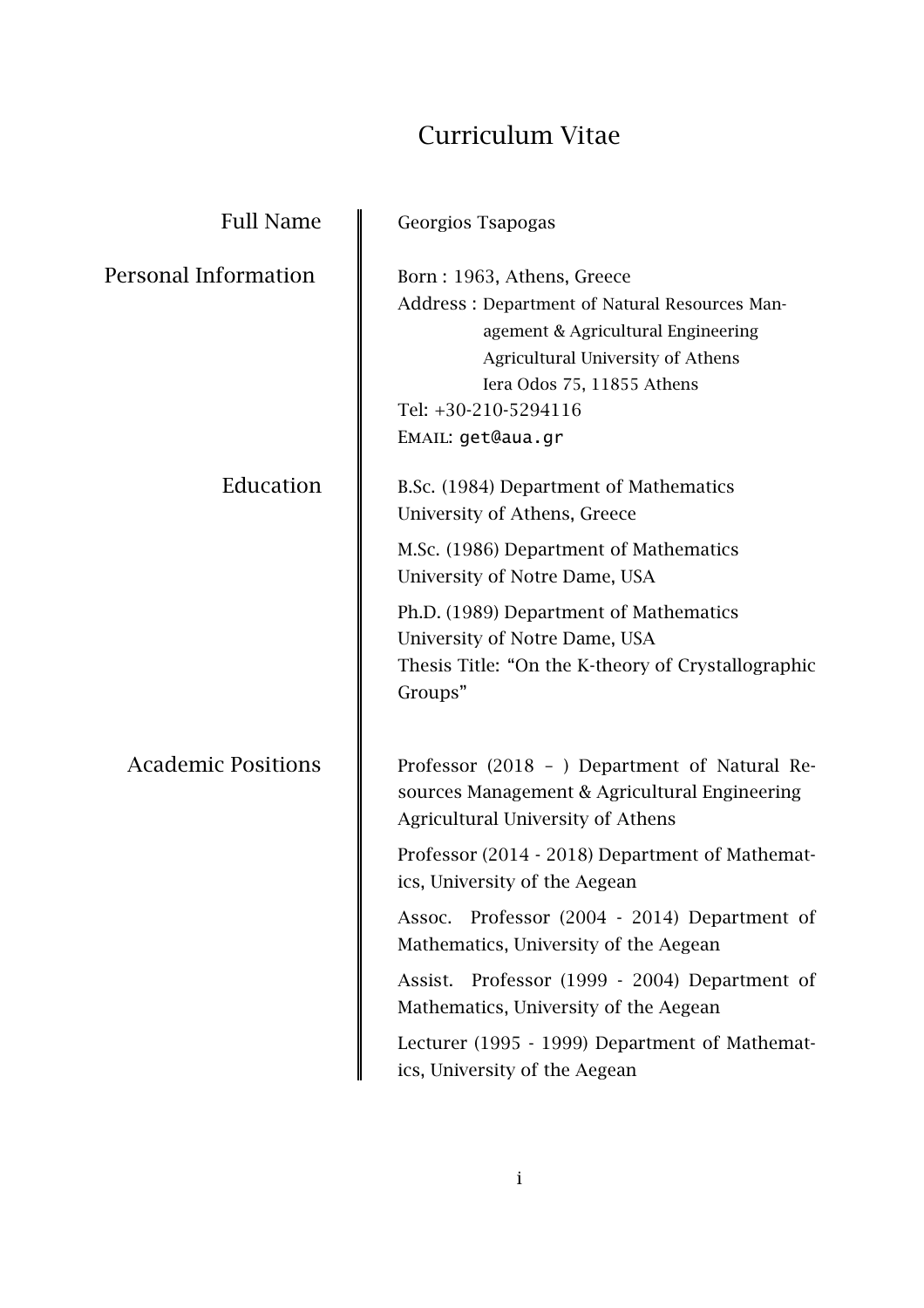| <b>Research Interests</b>    | Geometric Topology, Hyperbolic Geometry, Metric<br>Geometry.                                                                                                                                                                                                                                                                                                                                                                     |
|------------------------------|----------------------------------------------------------------------------------------------------------------------------------------------------------------------------------------------------------------------------------------------------------------------------------------------------------------------------------------------------------------------------------------------------------------------------------|
| Teaching                     | University of the Aegean (1995 - 2018): All levels<br>of Calculus and Linear Algebra, various Algebra and<br>Analysis courses including Real and Complex Analy-<br>sis, Group Theory, Galois Theory; introductory and<br>advanced Geometry courses including Differential<br>Geometry; several courses in the M.Sc. in Mathemat-<br>ics Programm including Differential Topology, Hy-<br>perbolic Groups and Algebraic Topology. |
|                              | Greek Open University (2004 - 2015): "Discrete Math-<br>ematics and Mathematical Logic" in the Computer<br>Science BsC program.                                                                                                                                                                                                                                                                                                  |
|                              | University of Notre Dame (1985 - 1989): various Cal-<br>culus courses and Mathematics for Engineers.                                                                                                                                                                                                                                                                                                                             |
| <b>Selected Publications</b> |                                                                                                                                                                                                                                                                                                                                                                                                                                  |
|                              | 1. On the K-theory of Crystallographic groups,<br>Trans. Amer. Math. Soc., Volume 347, No 8<br>$(1995)$ , pp. 2781-2794.                                                                                                                                                                                                                                                                                                         |
|                              | 2. Approximation of recurrence in negatively<br>curved metric spaces, with Ch. Charitos, Pacific<br>J. Math., Vol. 195, No 1 (2000) pp. 67-79.                                                                                                                                                                                                                                                                                   |
|                              | 3. Topological mixing in $CAT(-1)$ -spaces, with<br>Ch. Charitos, Trans. Amer. Math. Soc., Vol.<br>354, No 1 (2001) pp. 235-264.                                                                                                                                                                                                                                                                                                 |
|                              | 4. The geometry of Euclidean surfaces with coni-<br>cal singularities, with Ch. Charitos and I. Pa-<br>padoperakis, Math. Z. Vol. 284, Issue 3 (2016)<br>pp.1073-1087.                                                                                                                                                                                                                                                           |
|                              | 5. On the geodesic flow on CAT(0) spaces, with Ch.<br>Charitos and I. Papadoperakis, Ergodic Theory<br>and Dynamical Systems (to appear)<br>DOI: https://doi.org/10.1017/etds.2019.52                                                                                                                                                                                                                                            |
|                              |                                                                                                                                                                                                                                                                                                                                                                                                                                  |